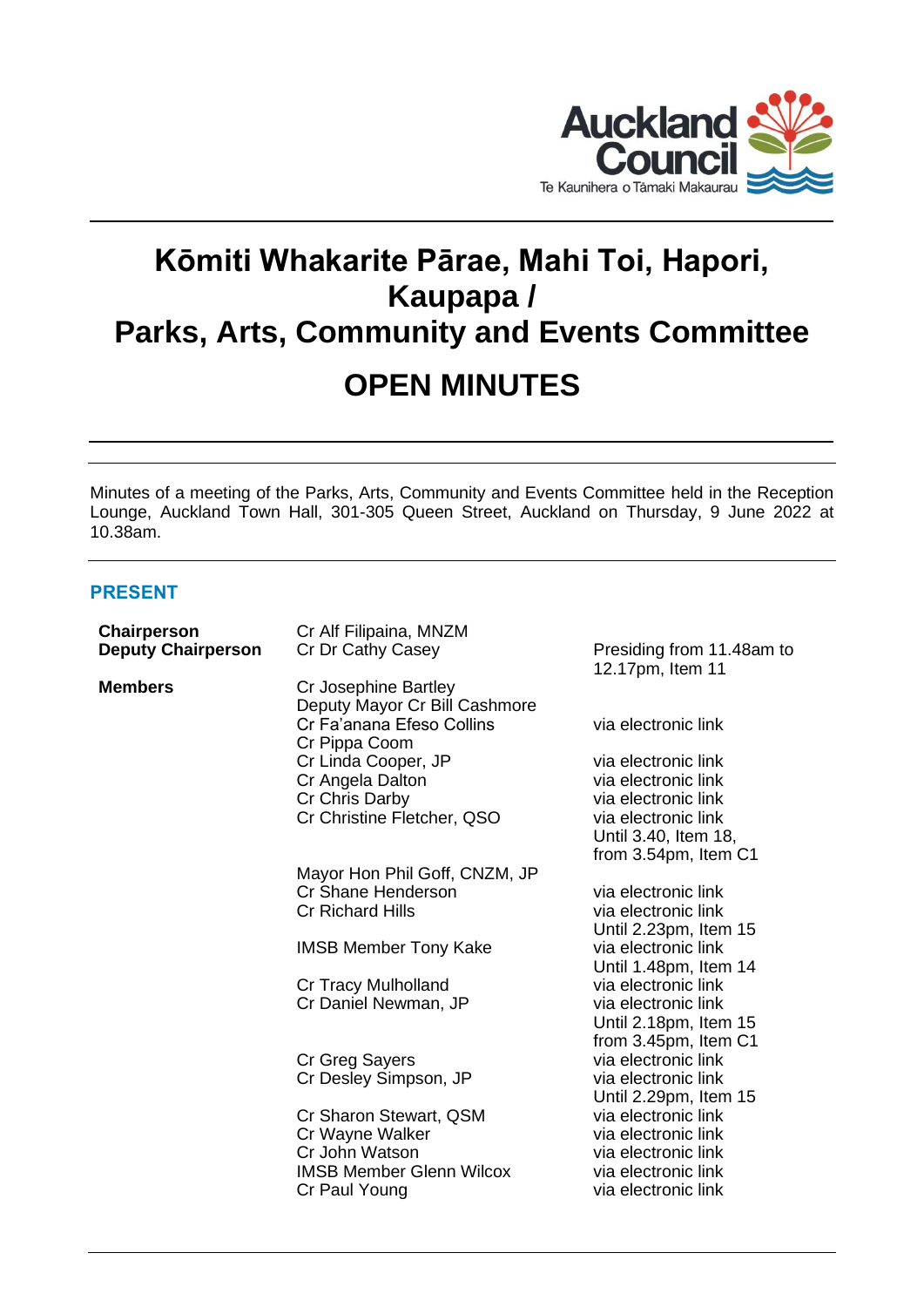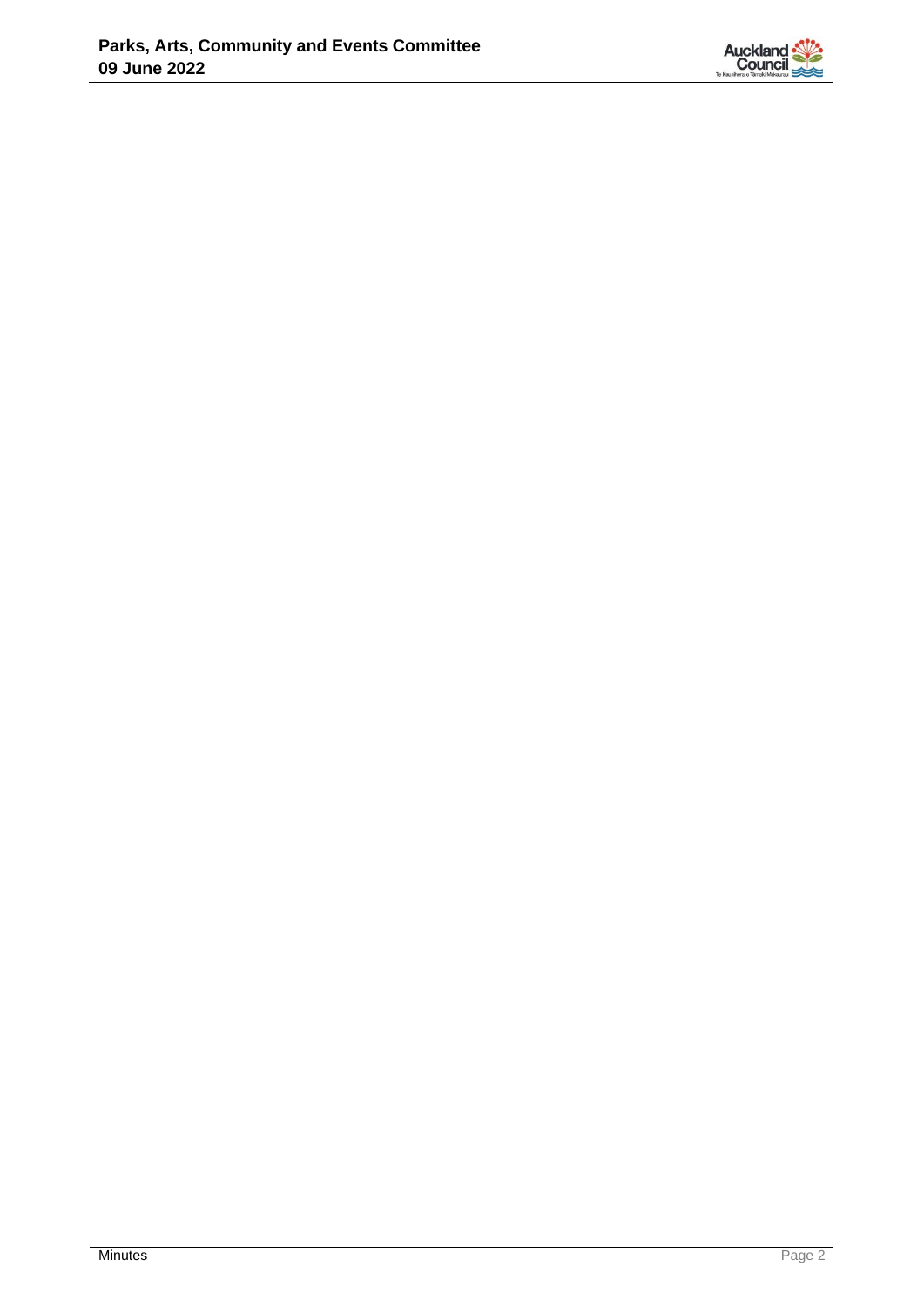

Note: due to technical difficulties the start of the meeting was delayed. Under Standing Order 3.1.4 the Chairperson used their discretion to extend the time for the meeting to start to enable members present to join the meeting.

Chair Cr A Filipaina opened the meeting with a karakia.

Note: a roll-call was conducted that ascertained the following members were in attendance at the commencement of the meeting:

| Member                   |              | <b>Member</b>               |              |
|--------------------------|--------------|-----------------------------|--------------|
| Cr A Filipaina           | $\checkmark$ | Cr R Hills                  | ✓            |
| Cr J Bartley             | $\checkmark$ | <b>IMSB Member T Kake</b>   | $\checkmark$ |
| Cr C Casey               | $\checkmark$ | Cr T Mulholland             | ✓            |
| Deputy Mayor BC Cashmore | $\checkmark$ | Cr D Newman                 | $\checkmark$ |
| Cr E Collins             | ✓            | Cr G Sayers                 | ✓            |
| Cr P Coom                | $\checkmark$ | Cr D Simpson                | $\checkmark$ |
| Cr L Cooper              | $\checkmark$ | Cr S Stewart                | ✓            |
| Cr A Dalton              | $\checkmark$ | Cr W Walker                 | $\checkmark$ |
| Cr C Darby               | $\checkmark$ | Cr J Watson                 | $\checkmark$ |
| Cr C Fletcher            | $\checkmark$ | <b>IMSB Member G Wilcox</b> | $\checkmark$ |
| Mayor P Goff             | $\checkmark$ | Cr P Young                  | ✓            |
| Cr S Henderson           | ✓            |                             |              |

## **1 Apologies**

Resolution number PAC/2022/40

MOVED by Cr A Filipaina, seconded by Cr C Casey:

**That the Parks, Arts, Community and Events Committee:**

**a) accept the apologies from:**

**Early Departure Cr L Cooper IMSB Member T Kake Cr D Simpson**

**CARRIED**

Note: Subsequently, Cr L Cooper did not leave the meeting early.

## **2 Declaration of Interest**

Chair Cr A Filipaina declared an interest in Item 11 - Cultural Initiatives Funding 2022-2023 Marae & Papakāinga Development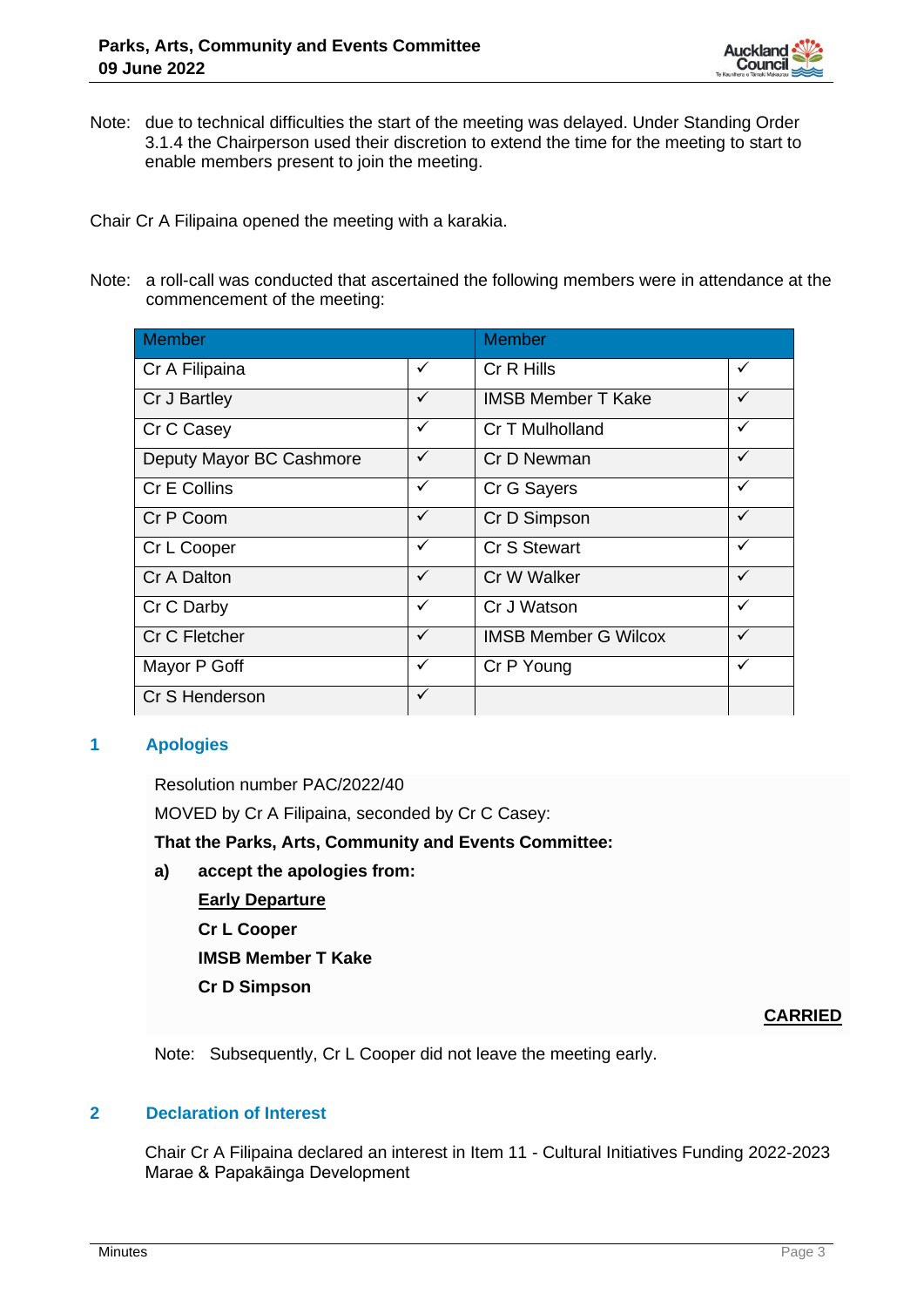

# **3 Confirmation of Minutes**

Resolution number PAC/2022/41

MOVED by Cr A Filipaina, seconded by Cr C Casey:

**That the Parks, Arts, Community and Events Committee:**

**a) confirm the ordinary minutes of its meeting, held on Thursday, 7 April 2022, including the confidential section, as a true and correct record.**

**CARRIED**

## **4 Petitions**

There were no petitions.

## **5 Public Input**

There was no public input.

## **6 Local Board Input**

There was no local board input.

#### **7 Extraordinary Business**

There was no extraordinary business.

## **8 Summary of Parks, Arts, Community and Events Committee Information - updates, memos and briefings - 9 June 2022**

Resolution number PAC/2022/42

MOVED by Cr A Filipaina, seconded by Cr C Casey:

**That the Parks, Arts, Community and Events Committee:**

- **a) tuhi / note the progress on the forward work programme appended as Attachment A of the agenda report**
- **b) tūtohi / receive the summary of Parks, Arts, Community and Events Committee Information memoranda, workshops and briefings – 9 June 2022.**

**CARRIED**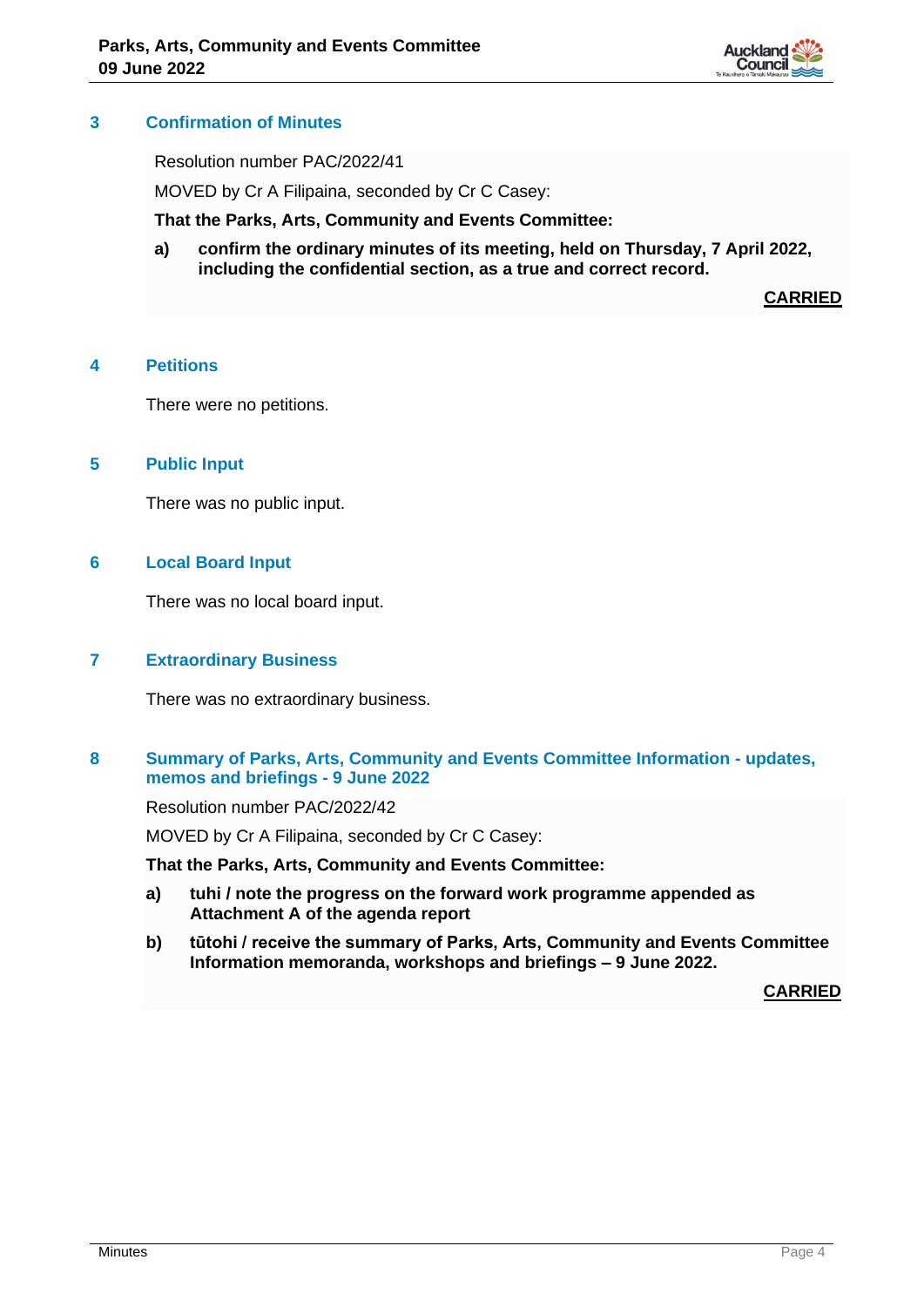

# **9 Scope to Reimagine Toi Whītiki**

A presentation was given in support of the item. A copy has been placed on the official minutes and is available on the Auckland Council website as a minutes attachment.

Note: changes to the original motion, amending clause a), were made with the agreement of the meeting.

Resolution number PAC/2022/43

MOVED by Cr A Filipaina, seconded by Cr J Bartley:

**That the Parks, Arts, Community and Events Committee:**

**a) whakaae / approve that resolution PAC/2021/43 pertaining to Toi Whītiki current state report and recommendations from the 9 September 2021 meeting be revoked and replaced as follows:**

*Resolution number PAC/2021/43*

*MOVED by Cr A Filipaina, seconded by Cr C Casey:*

*a) approve the development of a reimagined Toi Whītiki, as a collective impact framework that unites the creative sector towards a shared vision and common purpose of delivering public value for Aucklanders.*

*and replaced with:*

- *a) whakaae / approve that Toi Whītiki is reimagined as a sector strategy, developed by council in collaboration with the creative sector (see Attachment A of the agenda report for the options assessment)***.**
- **b) whakaae / approve the scope for the reimagining of Toi Whītiki as set out in paragraphs 56 to 79 of this report.**
- **c) whakaae / approve the establishment of a political working group to input into the reimagining of Toi Whītiki:**
	- **i) the makeup of the group would be one Independent Māori Statutory Board representative, two local board representatives, and two Governing Body representatives**
	- **ii) the specific terms of reference and confirmed membership list would be presented to committee following local body elections and establishment of committee structures.**

## **CARRIED**

#### **Attachments**

A 9 June 2022 - Parks, Arts, Community and Events Committee, Item 9: Scope to Reimagine Toi Whītiki - Presentation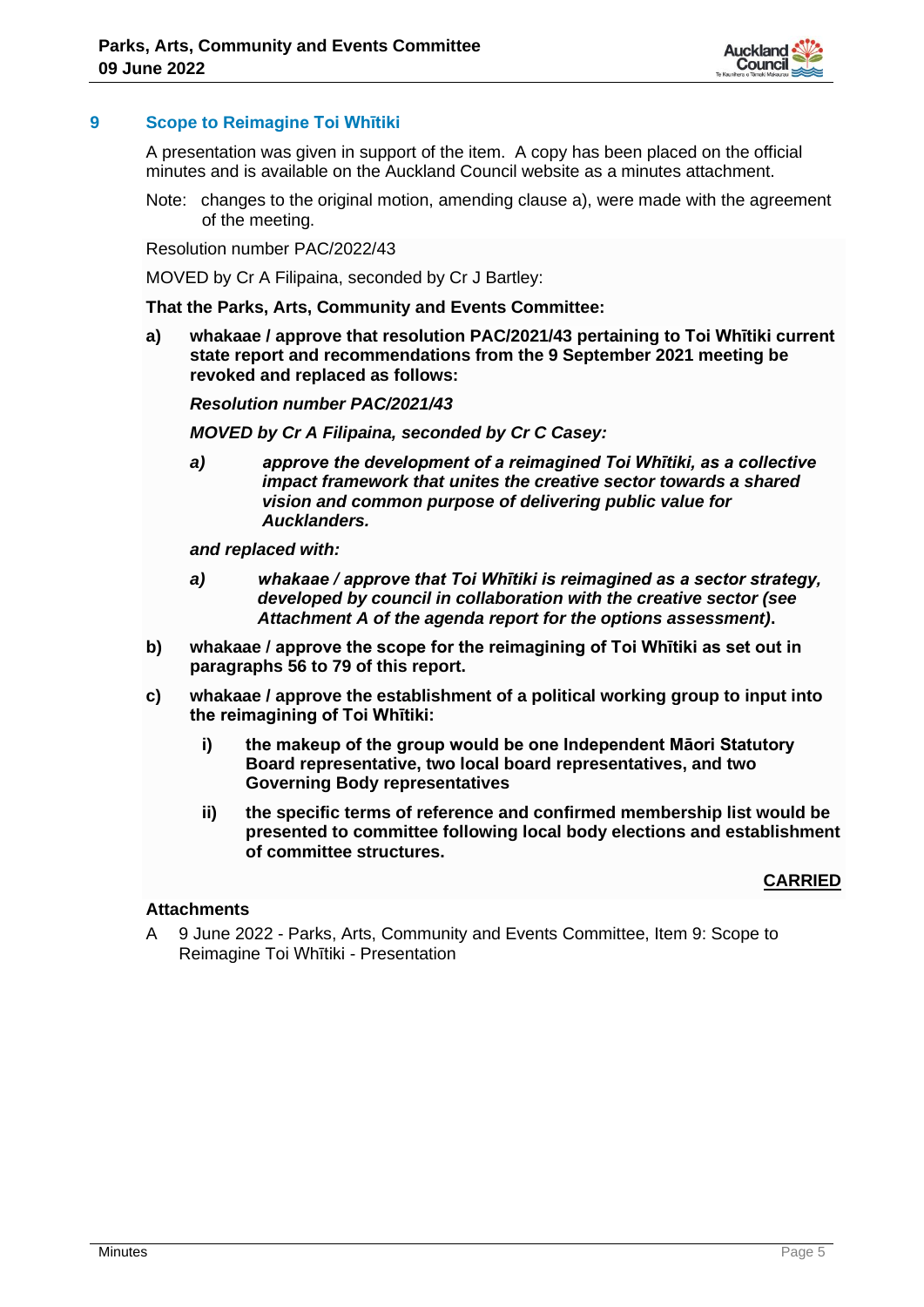

# **10 2022/2023 Arts, Culture and Heritage Regional Work Programme**

A presentation was given in support of the item. A copy has been placed on the official minutes and is available on the Auckland Council website as a minutes attachment.

Resolution number PAC/2022/44

MOVED by Cr C Casey, seconded by Cr A Dalton:

**That the Parks, Arts, Community and Events Committee:**

**a) approve the 2022/2023 Arts, Culture, and Heritage Regional Work Programme investment areas and initiatives (Attachment A – Regional Creative Programme and Attachment B – Public Art Programme to the agenda report).**

## **CARRIED**

## **Attachments**

A 9 June 2022 - Parks, Arts, Community and Events Committee Item 10: 2022/2023 Arts, Culture and Heritage Regional Work Programme - Presentation

## **11 Cultural Initiatives Funding 2022-2023 Marae & Papakāinga Development**

Chair Cr A Filipaina declared an interest in this item and took no part in the discussion or voting on the matter

The Chair, Cr A Filipaina vacated the chair in favour of the Deputy Chair, Cr Dr C Casey and left the meeting at 11.48am.

Deputy Chair, Cr Dr C Casey assumed the chair.

A presentation was given in support of the item. A copy has been placed on the official minutes and is available on the Auckland Council website as a minutes attachment.

Resolution number PAC/2022/45

MOVED by Cr A Dalton, seconded by IMSB Member T Kake:

#### **That the Parks, Arts, Community and Events Committee:**

**a) approve the following 2022/2023 Cultural Initiatives Fund grants, at a total value of \$1,199,662 for marae and papakāinga/Māori housing development:**

| <b>CIF Marae Development</b>                             |           |
|----------------------------------------------------------|-----------|
| Ngaa Hau E Whaa o Pukekohe                               | \$170,000 |
| Parish of Waipipi Lot 369a Trust (Rereteewhioi<br>Marae) | \$55,662  |
| Te Kawerau Iwi Tiaki Trust (Te Henga Marae)              | \$75,000  |
| <b>Auckland Tuhoe Society T/A Te Tira Hou Marae</b>      | \$79,000  |
| Te Mahurehure Cultural Marae Society Inc                 | \$170,000 |
| Ruapōtaka Marae                                          | \$100,000 |
| <b>Manurewa Marae Trust Board</b>                        | \$170,000 |
| Pāpatūānuku Kōkiri Marae                                 | \$110,000 |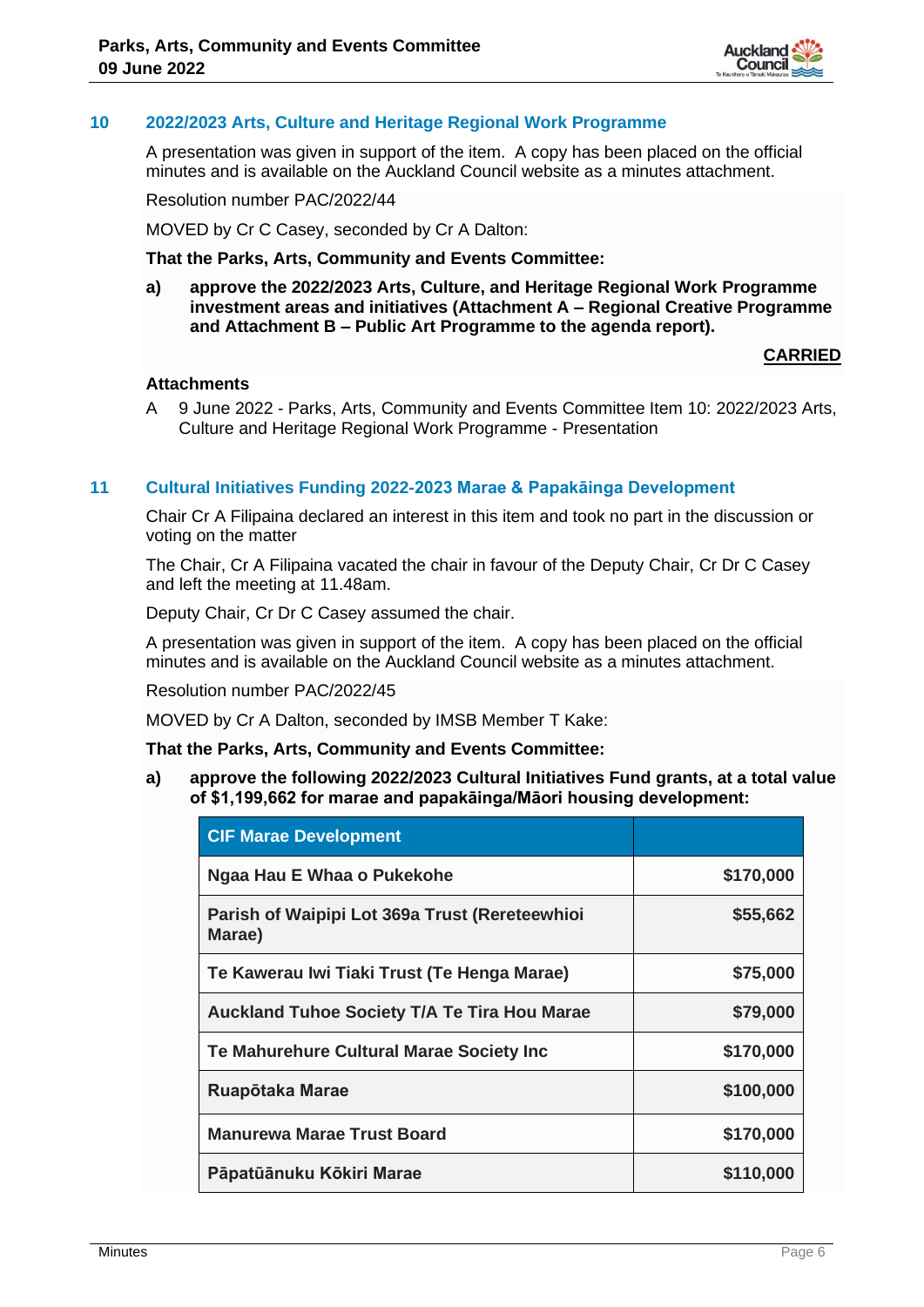

| <b>CIF Papakāinga/Māori Housing</b>    |             |
|----------------------------------------|-------------|
| Ngāti Tamaterā Treaty Settlement Trust | \$100,000   |
| <b>Motairehe Marae Trust</b>           | \$170,000   |
| Total amount:                          | \$1,199,662 |

## **b) request that the Director Customer and Community Services set appropriate conditions, including timing for releasing funds, for each of the grants identified in a).**

## **CARRIED**

Deputy Chair, Cr Dr C Casey vacated the chair. Chair, Cr A Filipaina returned to the meeting and resumed the chair at 12.17pm.

## **Attachments**

A 9 June 2022 - Parks, Arts, Community and Events Committee, Item 11:Cultural Initiatives Funding 2022-2023 Marae & Papakāinga Development - Presentation

## **12 Allocation of the Regional Sport and Recreation Programme Grant 2022/2023**

A presentation was given in support of the item. A copy has been placed on the official minutes and is available on the Auckland Council website as a minutes attachment.

Resolution number PAC/2022/46

MOVED by Cr A Filipaina, seconded by Cr C Casey:

#### **That the Parks, Arts, Community and Events Committee:**

**a) approve the following allocation of funding from the Regional Sport and Recreation Grants Programme 2022/2023 budget, for the amounts outlined below:**

| <b>Organisation</b>                                                         | <b>Project description</b>                                                                                                        | <b>Funding</b><br><b>Allocation \$</b> |
|-----------------------------------------------------------------------------|-----------------------------------------------------------------------------------------------------------------------------------|----------------------------------------|
| <b>John Walker Find</b><br><b>Your Field of Dreams</b><br><b>Foundation</b> | Children and young people<br>swimming, sports, and recreation<br>programmes. (\$180,000 each year<br>for three years FY22 - FY24) | \$180,000                              |
| <b>Touch NZ</b>                                                             | Whānau centred sporting evening<br>modules                                                                                        | \$42,000                               |
| <b>Aktive - Water Skills</b><br>for Life                                    | <b>Water Skills for Life swimming</b><br>lessons                                                                                  | \$70,000                               |
| <b>BLAKE</b>                                                                | <b>Marine activities programme</b>                                                                                                | \$25,000                               |
| Got to get out                                                              | <b>Outdoor recreation experiences for</b><br>youth programme                                                                      | \$43,539                               |
| <b>ActivAsian</b>                                                           | Improve cultural capability of<br>sector organisations programme                                                                  | \$70,000                               |
| <b>Blind Sport NZ</b>                                                       | Youth cycling programme                                                                                                           | \$19,452                               |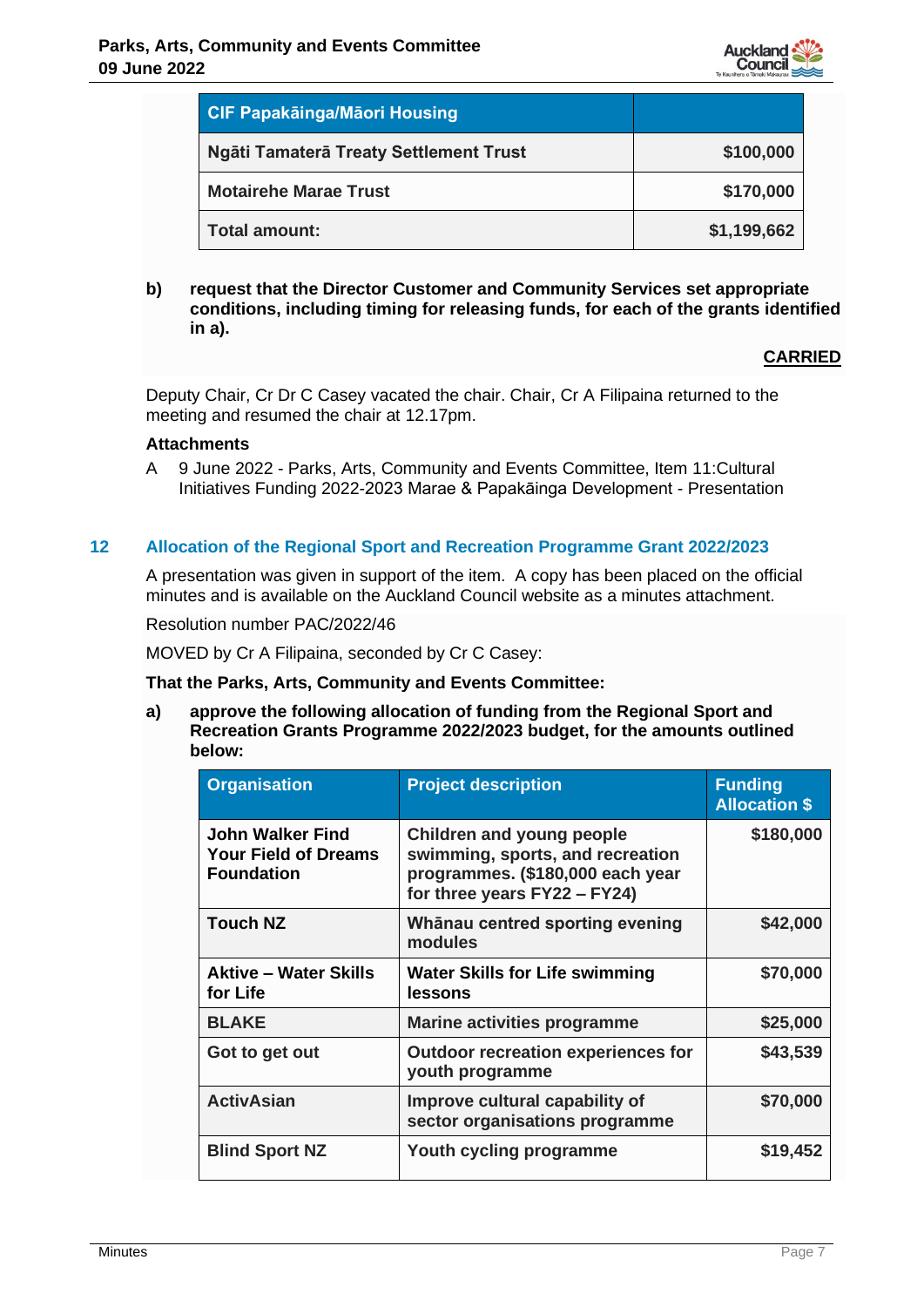

| <b>Tuilaepa Youth</b><br><b>Mentoring Services</b> | Basketball programme for Māori<br>and Pasifika youth | \$33,009  |
|----------------------------------------------------|------------------------------------------------------|-----------|
| Ranui 135 Youth                                    | Movement programmes for youth<br>and women           | \$25,000  |
| Total                                              |                                                      | \$508,000 |

**b) approve the Regional Sport and Recreation Grants Programme 2023/2024 to open for applications on 27 January 2023 and close on 3 March 2023, allocating \$508,000 from July 2023, in accordance with the Community Grants Policy (2014).**

## **CARRIED**

## **Attachments**

A 9 June 2022 - Parks, Arts, Community and Events Committee, Item 12: Allocation of the Regional Sport and Recreation Programme Grant 2022/2023 - Presentation

Meeting adjourned at 12.51pm and reconvened at 1.21pm.

# **13 Regional Parks Land Classification Programme**

A presentation was given in support of the item. A copy has been placed on the official minutes and is available on the Auckland Council website as a minutes attachment.

Resolution number PAC/2022/47

MOVED by Cr C Fletcher, seconded by Cr A Filipaina:

**That the Parks, Arts, Community and Events Committee:**

**a) approve the reclassification of 30 parcels of reserve land, pursuant to section 24(2)(b) of the Reserves Act 1977, as described in Attachment A of the agenda report (dated 9 June 2022).**

## **CARRIED**

## **Attachments**

- A 9 June 2022 Parks, Arts, Community and Events Committee, Item 13: Regional Parks Land Classification Programme - Presentation
- Note: Following the request of a member the Chairperson requested the Governance Advisor to conduct a roll-call.

A roll-call was conducted that ascertained the following members were in attendance at the meeting:

| <b>Member</b>            |   | <b>Member</b>             |  |
|--------------------------|---|---------------------------|--|
| Cr A Filipaina           |   | Cr R Hills                |  |
| Cr J Bartley             |   | <b>IMSB Member T Kake</b> |  |
| Cr C Casey               |   | Cr T Mulholland           |  |
| Deputy Mayor BC Cashmore | ✓ | Cr D Newman               |  |
| Cr E Collins             |   | Cr G Sayers               |  |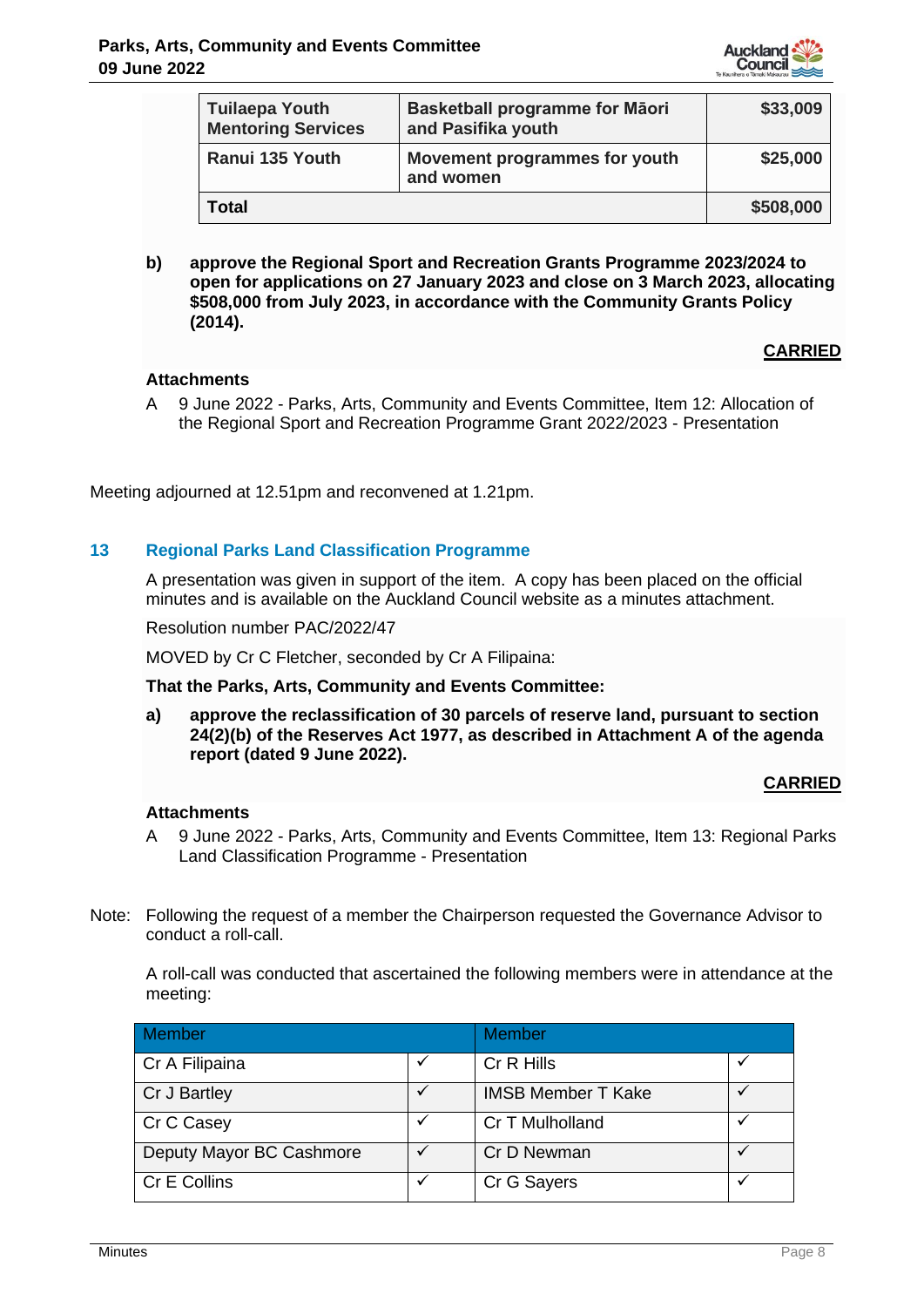# **Parks, Arts, Community and Events Committee 09 June 2022**



| Cr P Coom      |   | Cr D Simpson                |  |
|----------------|---|-----------------------------|--|
| Cr L Cooper    | ✓ | Cr S Stewart                |  |
| Cr A Dalton    |   | Cr W Walker                 |  |
| Cr C Darby     | ✓ | Cr J Watson                 |  |
| Cr C Fletcher  | ✓ | <b>IMSB Member G Wilcox</b> |  |
| Mayor P Goff   |   | Cr P Young                  |  |
| Cr S Henderson | ✓ |                             |  |

## **14 Reserve revocation for accessway reserve R3 Newhaven Terrace Mairangi Bay**

*IMSB Member T Kake retired from the meeting at 1.48pm.*

Resolution number PAC/2022/48

MOVED by Cr J Watson, seconded by Cr W Walker:

## **That the Parks, Arts, Community and Events Committee:**

- **a) approve, subject to the satisfactory conclusion of any required statutory process, the revocation of the reserve status of R3 Newhaven Terrace Mairangi Bay described as Lot 242 DP 13311 being an unclassified local purpose (accessway) subject to the council retaining a pedestrian right of way over a defined portion of the reserve to ensure continued pedestrian access between Penzance and Hastings Roads.**
- **b) note that the revocation of the reserve status over R3 Newhaven Terrace Mairangi Bay is being recommended to enable its sale to the Presbyterian Church Trustees.**

**CARRIED**

## **15 East Auckland Reserve Revocation Recommendations**

*Cr D Newman left the meeting at 2.18 pm. Cr R Hills retired from the meeting at 2.23 pm. Cr D Simpson retired from the meeting at 2.29 pm.*

MOVED by Cr A Filipaina, seconded by Cr C Casey:

That the Parks, Arts, Community and Events Committee:

#### 72R Karaka Road, Beachlands

**a)** approve submission of a request to the Minister of Conservation to uplift the reserve status of 72R Karaka Road, Beachlands as it is no longer required by Auckland Council for reserve purposes;

# 2R Ti Rakau Drive, Pakuranga;

- **b)** approve submission of a request to the Minister of Conservation to uplift the reserve status of 2R Ti Rakau Drive, Pakuranga as it is no longer required by Auckland Council for reserve purposes;
- **c)** note that staff have confirmed that 2R Ti Rakau Drive is not required for servicing purposes as part of the future redevelopment of Pakuranga Plaza;

#### 9R Fortyfoot Lane, Sunnyhills

**d)** approve submission of a request to the Minister of Conservation to uplift the reserve status of 9R Fortyfoot Lane, Sunnyhills as it is no longer required by Auckland Council for reserve purposes;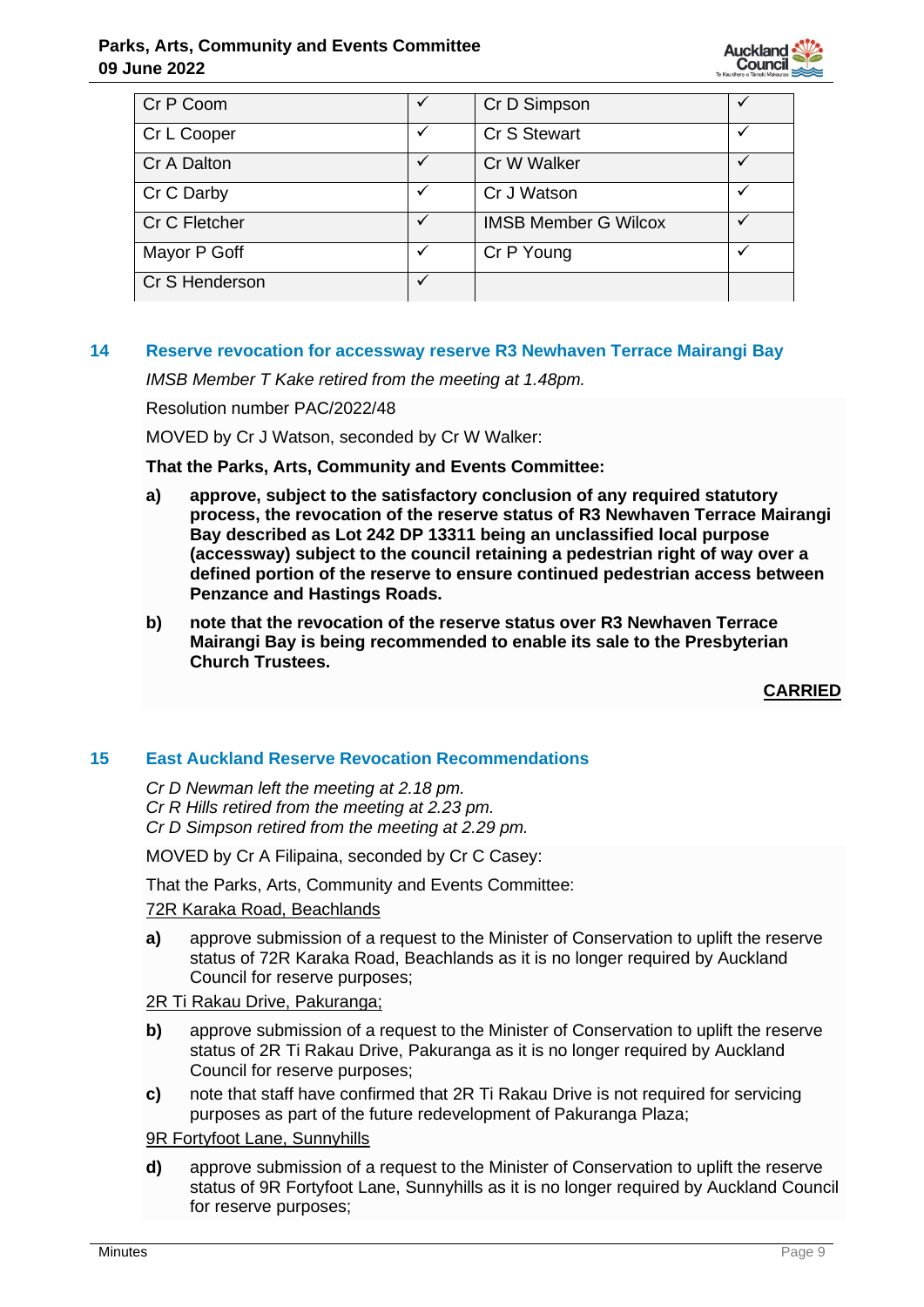

**e)** note that Auckland Council's Service and Asset Planning team has considered the options for the establishment of a community trust to manage and control 9R Fortyfoot Lane, but does not support this proposal;

## 76R Aberfeldy Avenue, Highland Park

**f)** note that Eke Panuku is working with Auckland Transport to investigate improved pedestrian links, including road crossings, between 76R Aberfeldy Avenue and Lloyd Elsmore Park, and will report back with a recommendation at a later date;

# 111R Golfland Drive, Howick

**g)** accept the recommendation of the independent commissioners that Auckland Council not proceed with revoking the reserve status of 111R Golfland Drive, Howick.

The motion was put in parts

Resolution number PAC/2022/49

MOVED by Cr A Filipaina, seconded by Cr C Casey:

## **That the Parks, Arts, Community and Events Committee:**

## **72R Karaka Road, Beachlands**

**a) approve submission of a request to the Minister of Conservation to uplift the reserve status of 72R Karaka Road, Beachlands as it is no longer required by Auckland Council for reserve purposes;**

## **2R Ti Rakau Drive, Pakuranga**

- **b) approve submission of a request to the Minister of Conservation to uplift the reserve status of 2R Ti Rakau Drive, Pakuranga as it is no longer required by Auckland Council for reserve purposes;**
- **c) note that staff have confirmed that 2R Ti Rakau Drive is not required for servicing purposes as part of the future redevelopment of Pakuranga Plaza;**

#### **76R Aberfeldy Avenue, Highland Park**

**f) note that Eke Panuku is working with Auckland Transport to investigate improved pedestrian links, including road crossings, between 76R Aberfeldy Avenue and Lloyd Elsmore Park, and will report back with a recommendation at a later date;**

# **111R Golfland Drive, Howick**

**g) accept the recommendation of the independent commissioners that Auckland Council not proceed with revoking the reserve status of 111R Golfland Drive, Howick.**

## **CARRIED**

Resolution number PAC/2022/50

MOVED by Cr A Filipaina, seconded by Cr C Casey:

**That the Parks, Arts, Community and Events Committee:**

#### **9R Fortyfoot Lane, Sunnyhills**

- **e) approve submission of a request to the Minister of Conservation to uplift the reserve status of 9R Fortyfoot Lane, Sunnyhills as it is no longer required by Auckland Council for reserve purposes;**
- **f) note that Auckland Council's Service and Asset Planning team has considered the options for the establishment of a community trust to manage and control 9R Fortyfoot Lane, but does not support this proposal;**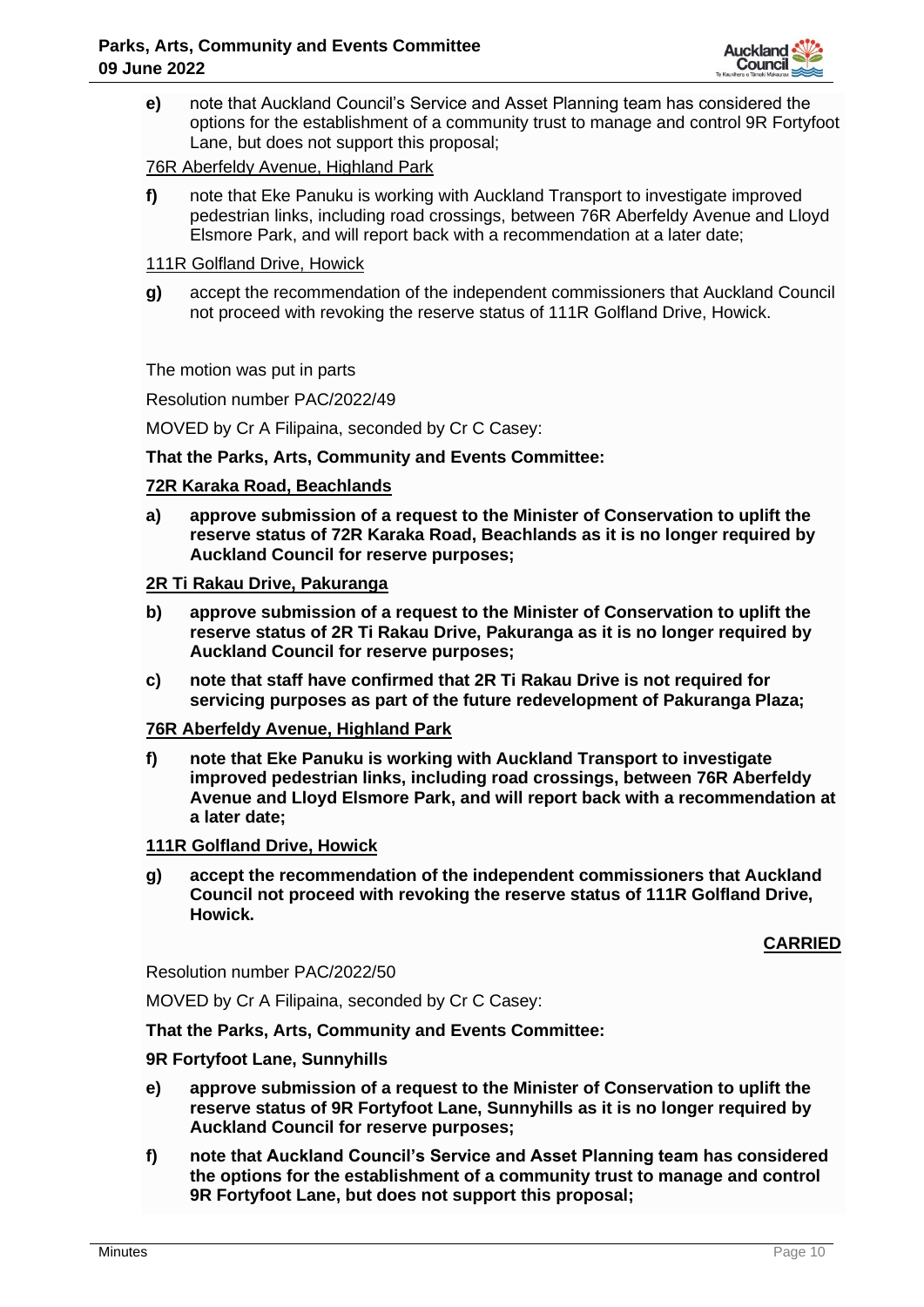

**A division was called for, voting on which was as follows:**

| <u>For</u>                      | <b>Against</b>         | <b>Abstained</b>     |
|---------------------------------|------------------------|----------------------|
| <b>Cr C Casey</b>               | <b>Cr J Bartley</b>    | <b>Cr C Fletcher</b> |
| <b>Deputy Mayor BC Cashmore</b> | <b>Cr T Mulholland</b> |                      |
| <b>Cr E Collins</b>             | <b>Cr G Sayers</b>     |                      |
| <b>Cr P Coom</b>                | <b>Cr S Stewart</b>    |                      |
| <b>Cr L Cooper</b>              | <b>Cr W Walker</b>     |                      |
| <b>Cr A Dalton</b>              | <b>Cr J Watson</b>     |                      |
| <b>Cr C Darby</b>               | <b>Cr P Young</b>      |                      |
| Cr A Filipaina                  |                        |                      |
| <b>Mayor P Goff</b>             |                        |                      |
| <b>Cr S Henderson</b>           |                        |                      |
| <b>IMSB Member G Wilcox</b>     |                        |                      |

**The motion was declared CARRIED by 11 votes to 7.**

# **CARRIED**

#### **Attachments**

A 9 June 2022 - Parks, Arts, Community and Events Committee, Item 15: East Auckland Reserve Revocation Recommendations - Presentation

# **16 Ongoing Management of Motorised Vehicles Driving on Muriwai Beach**

A presentation was given in support of the item. A copy has been placed on the official minutes and is available on the Auckland Council website as a minutes attachment.

Note: changes to the original motion were incorporated under clause a) and by adding new clause c), with the agreement of the meeting.

Resolution number PAC/2022/51

MOVED by Cr A Filipaina, seconded by Deputy Mayor BC Cashmore:

**That the Parks, Arts, Community and Events Committee:**

- **a) whakaae / approve community consultation on whether to introduce a fee for accessing Te Oneone Rangatira / Muriwai Beach via Coast Road, and the value of that fee**
- **b) whakaae / approve the continued seasonal closure of the Coast Road gate to remove vehicle traffic from Te Oneone Rangatira / Muriwai Beach to enable visitors to safely recreate on the beach during high use summer periods, avoid environmental damage to dune ecosystems by vehicles and reduce the risk of fire**
- **c) tuhi ā-taipitopito / note that the consultation feedback will be brought back to the Parks, Arts, Community and Events Committee to inform a recommendation on the introduction of a fee to the Finance and Performance Committee.**

**A division was called for, voting on which was as follows:**

| <u>For</u>                      | <b>Against</b>              | <b>Abstained</b>       |
|---------------------------------|-----------------------------|------------------------|
| <b>Cr J Bartley</b>             | <b>Cr G Sayers</b>          | <b>Cr L Cooper</b>     |
| <b>Cr C Casey</b>               | <b>Cr S Stewart</b>         | <b>Cr S Henderson</b>  |
| <b>Deputy Mayor BC Cashmore</b> | <b>Cr W Walker</b>          | <b>Cr T Mulholland</b> |
| <b>Cr E Collins</b>             | <b>Cr J Watson</b>          |                        |
| <b>Cr P Coom</b>                | <b>IMSB Member G Wilcox</b> |                        |
| <b>Cr A Dalton</b>              |                             |                        |
| <b>Cr C Darby</b>               |                             |                        |
| <b>Cr A Filipaina</b>           |                             |                        |
| <b>Cr C Fletcher</b>            |                             |                        |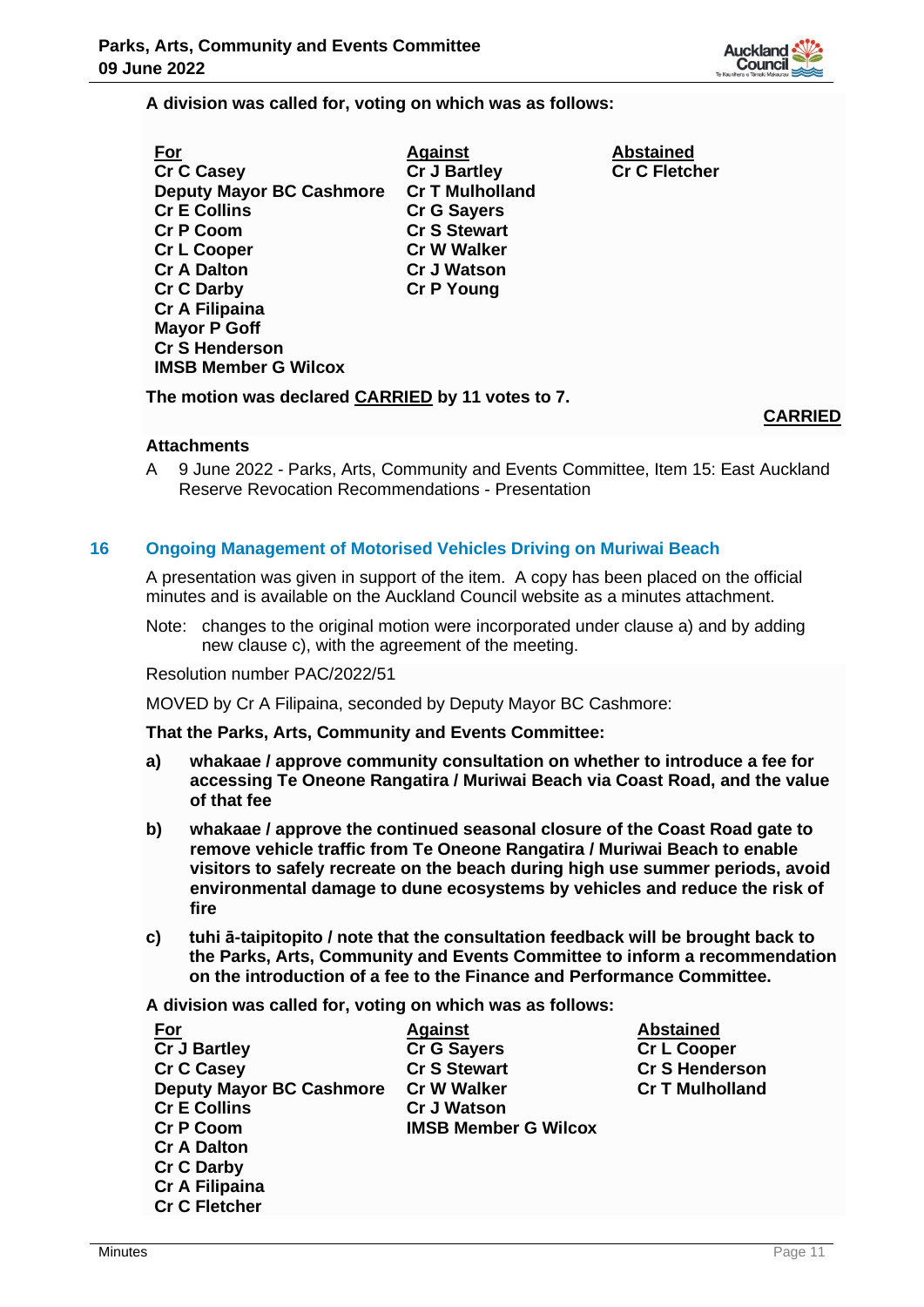

# **Mayor P Goff Cr P Young**

**The motion was declared CARRIED by 11 votes to 5.**

**CARRIED**

# **Attachments**

A 9 June 2022 - Parks, Arts, Community and Events Committee, Item 16: Ongoing Management of Motorised Vehicles Driving on Muriwai Beach - Presentation

## **17 Consideration of Extraordinary Items**

There was no consideration of extraordinary items.

## **18 Procedural motion to exclude the public**

Resolution number PAC/2022/52

MOVED by Cr A Filipaina, seconded by Cr C Casey:

**That the Parks, Arts, Community and Events Committee:**

**a) exclude the public from the following part(s) of the proceedings of this meeting.**

**The general subject of each matter to be considered while the public is excluded, the reason for passing this resolution in relation to each matter, and the specific grounds under section 48(1) of the Local Government Official Information and Meetings Act 1987 for the passing of this resolution follows.**

**This resolution is made in reliance on section 48(1)(a) of the Local Government Official Information and Meetings Act 1987 and the particular interest or interests protected by section 6 or section 7 of that Act which would be prejudiced by the holding of the whole or relevant part of the proceedings of the meeting in public, as follows:**

| Reason for passing this<br>resolution in relation to each<br>matter                                                                                                                   | Particular interest(s) protected<br>(where applicable)                                                                                                                                                                                                                                                                                                                                                                                                                                                                                       | Ground(s) under section 48(1)<br>for the passing of this resolution                                                                                                                                |
|---------------------------------------------------------------------------------------------------------------------------------------------------------------------------------------|----------------------------------------------------------------------------------------------------------------------------------------------------------------------------------------------------------------------------------------------------------------------------------------------------------------------------------------------------------------------------------------------------------------------------------------------------------------------------------------------------------------------------------------------|----------------------------------------------------------------------------------------------------------------------------------------------------------------------------------------------------|
| The public conduct of the part of<br>the meeting would be likely to<br>result in the disclosure of<br>information for which good<br>reason for withholding exists<br>under section 7. | s7(2)(h) - The withholding of the<br>information is necessary to<br>enable the local authority to<br>carry out, without prejudice or<br>disadvantage, commercial<br>activities.<br>s7(2)(i) - The withholding of the<br>information is necessary to<br>enable the local authority to<br>carry on, without prejudice or<br>disadvantage, negotiations<br>(including commercial and<br>industrial negotiations).<br>In particular, the report contains<br>information which identifies land<br>the council seeks to acquire for<br>open space. | s48(1)(a)<br>The public conduct of the part of<br>the meeting would be likely to<br>result in the disclosure of<br>information for which good<br>reason for withholding exists<br>under section 7. |

**C1 CONFIDENTIAL: Acquisition of land for new Northwest Cemetery**

**The text of these resolutions is made available to the public who are present at the meeting and form part of the minutes of the meeting.**

#### **CARRIED**